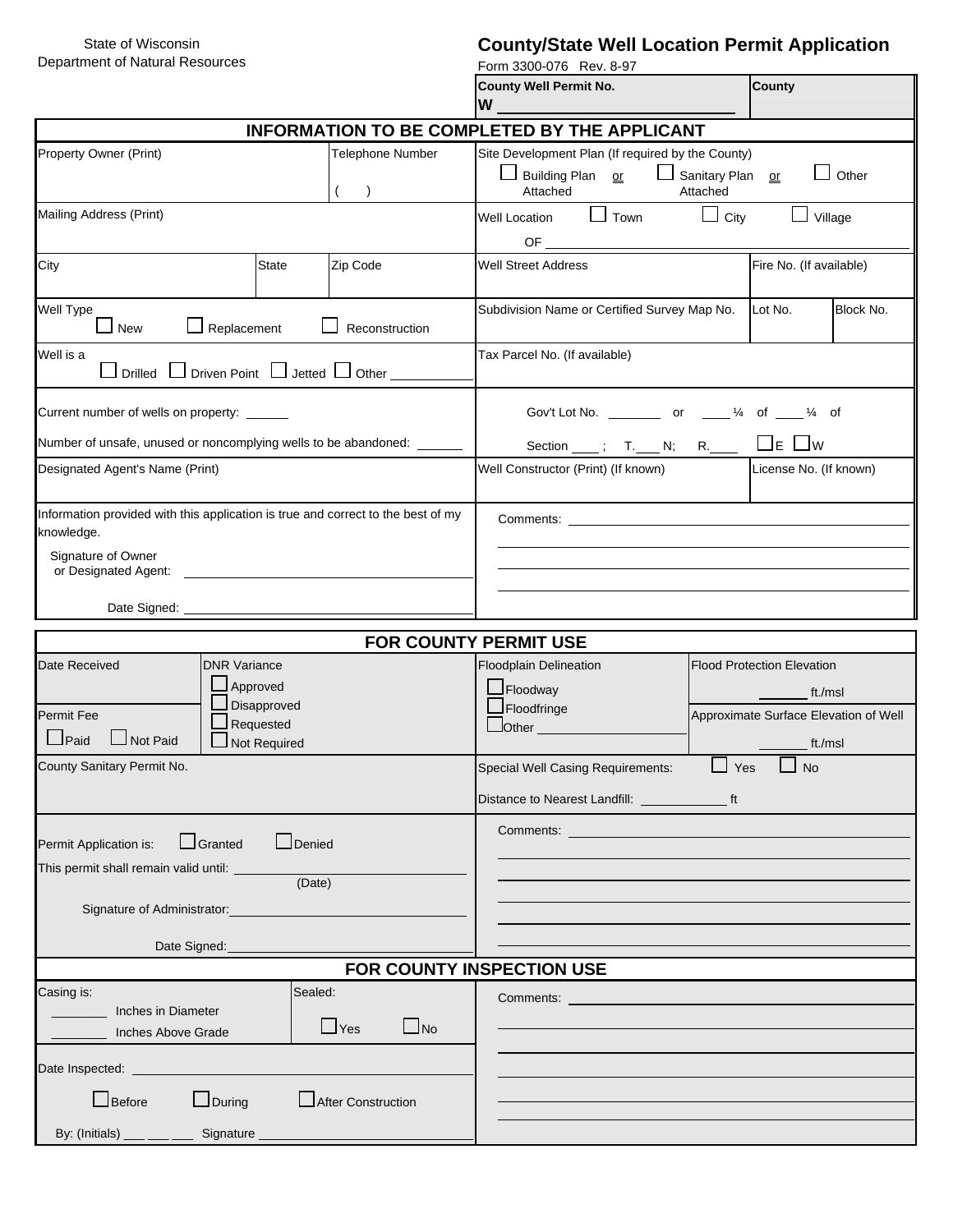# **FOR COUNTY USE ONLY**

| Well located on highest point of property $\Box$ Yes $\Box$ No |  |
|----------------------------------------------------------------|--|

| Separation distance from well as required by |        |            |     |   |
|----------------------------------------------|--------|------------|-----|---|
| s. NR 812.08 (as of 10-1-94):                |        |            |     |   |
|                                              |        |            |     |   |
| Nearest Well (8')<br>Landfill Site (1200')   |        |            |     |   |
| Building Overhang (2')                       |        |            |     |   |
| Septic/Holding Tank (25')                    |        |            |     |   |
| Soil Absorption Unit:                        |        |            |     |   |
| $\frac{1}{2}$ < 8000 gal/day (50')           |        |            |     |   |
| _≥ 8000 gal/day (250')                       |        |            |     |   |
| Nonconf. Well Pit (8')                       |        |            |     |   |
| Buried Fuel Oil Tank, Res. (25')             |        |            |     |   |
| Buried Petroleum Tank, other (100')          |        |            |     |   |
| Shoreline (25')                              |        |            |     |   |
| Swimming Pool (8')                           |        |            |     |   |
| Downspout/Yard Hydrant (8')                  |        |            |     |   |
| Privy (50')                                  |        |            |     |   |
| Clearwater/Foundation Drain (8')             |        |            |     |   |
| Foundation Drain to Sewer (8')               |        |            |     |   |
| Building Drain (8')                          |        |            |     |   |
| $\Box$ C.I. or EQ<br>$\Box$ Other            |        |            |     |   |
| <b>Building Sewer:</b>                       |        |            |     |   |
| Unpressurized (8')                           |        |            |     |   |
| Pressurized (25')                            |        |            |     |   |
| Collector Sewer (50')                        |        |            |     |   |
| Clearwater Sump (8')                         |        |            |     |   |
| Wastewater Sump (25')                        |        |            |     |   |
| Paved Animal Barn Pen (25')                  |        |            |     |   |
| Unpaved Animal Barn Pen (50')                |        |            |     |   |
| Kennel, 3 or Fewer Adult Pets (8')           |        |            |     |   |
| Kennel, Other Than Above (50')               |        |            |     |   |
| Silo (50')                                   |        |            |     |   |
| Barn Gutter (25')                            |        |            |     |   |
| Manure Gravity Pipe (25')                    |        |            |     |   |
| $\Box$ C.I. or EQ<br>$\Box$ Other            |        |            |     |   |
| Manure Pressure Pipe (50')                   |        |            |     |   |
| Manure Storage:                              |        |            |     |   |
| Loading Area (50')                           |        |            |     |   |
| Earthen Stack (250')                         |        |            |     |   |
| Temporary Stack (150')                       |        |            |     |   |
| Liquid Tight Structure (100')<br>Other       |        |            |     | w |
|                                              |        |            |     |   |
|                                              | Scale: | $in. = \_$ | ft. |   |
|                                              |        |            |     |   |

Comments: